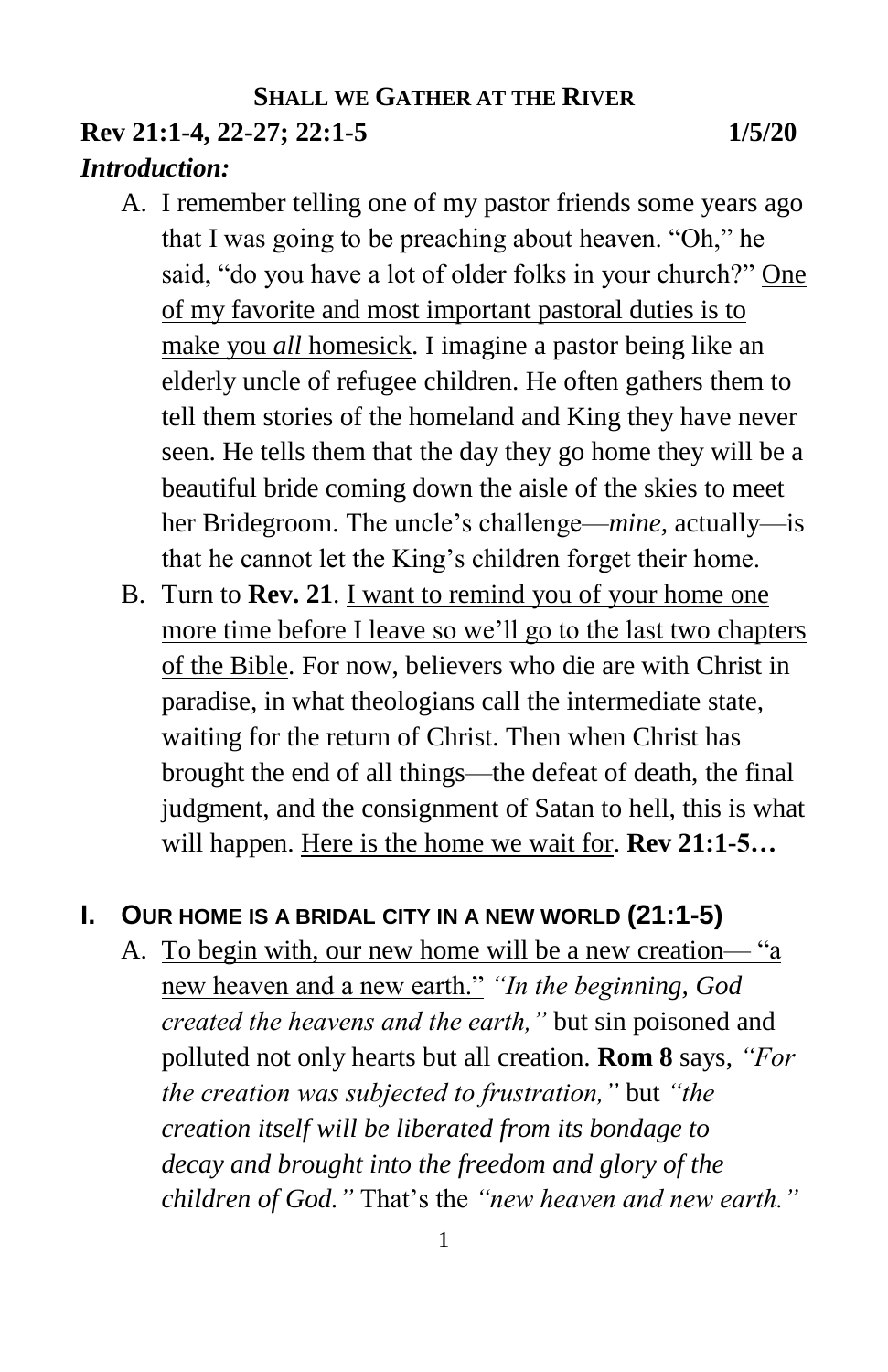Even though our homeland will be utterly new—the way the Garden of Eden was new—we most certainly *won't* feel out of place. A character in C. S. Lewis's Narnia story, *The Last Battle*, put it this way, *"I have come home at last! This is my real country! I belong here. This is the land I have been looking for all my life, though I never knew it till now...Come further up, come further in!"* But that is just the landscape and the sky. It gets better!

B. **V.2,** *"I saw the Holy City, the new Jerusalem, coming down out of heaven from God, prepared as a bride beautifully dressed for her husband."* This is a kind of reversed rapture. First we rise to meet the Lord in the air from this world, and later we descend to this re-created new world. **Vv.9-11** expand the picture:

*One of the seven angels … said to me, "Come, I will show you the bride, the wife of the Lamb." And he carried me away in the Spirit to a mountain great and high, and showed me the Holy City, Jerusalem, coming down out of heaven from God. It shone with the glory of God, and its brilliance was like that of a very precious jewel, like a jasper, clear as crystal."*

So are we looking at architecture or people? The Holy City is Christ's bride. This chapter describes the city's dimensions and foundations, her gates and streets, yet the real point is not the city's bejeweled architecture; not *what this* city is but *who*! When we read of the Holy City descending to the new heaven and earth we ought to play *"Here Comes the Bride"*! This is *us!*

C. Don't miss this: the New Jerusalem will be a *holy* city populated by brothers and sisters washed clean of every offending sin, every off-putting weakness, every defensive memory. No one you won't like; in fact, no one you won't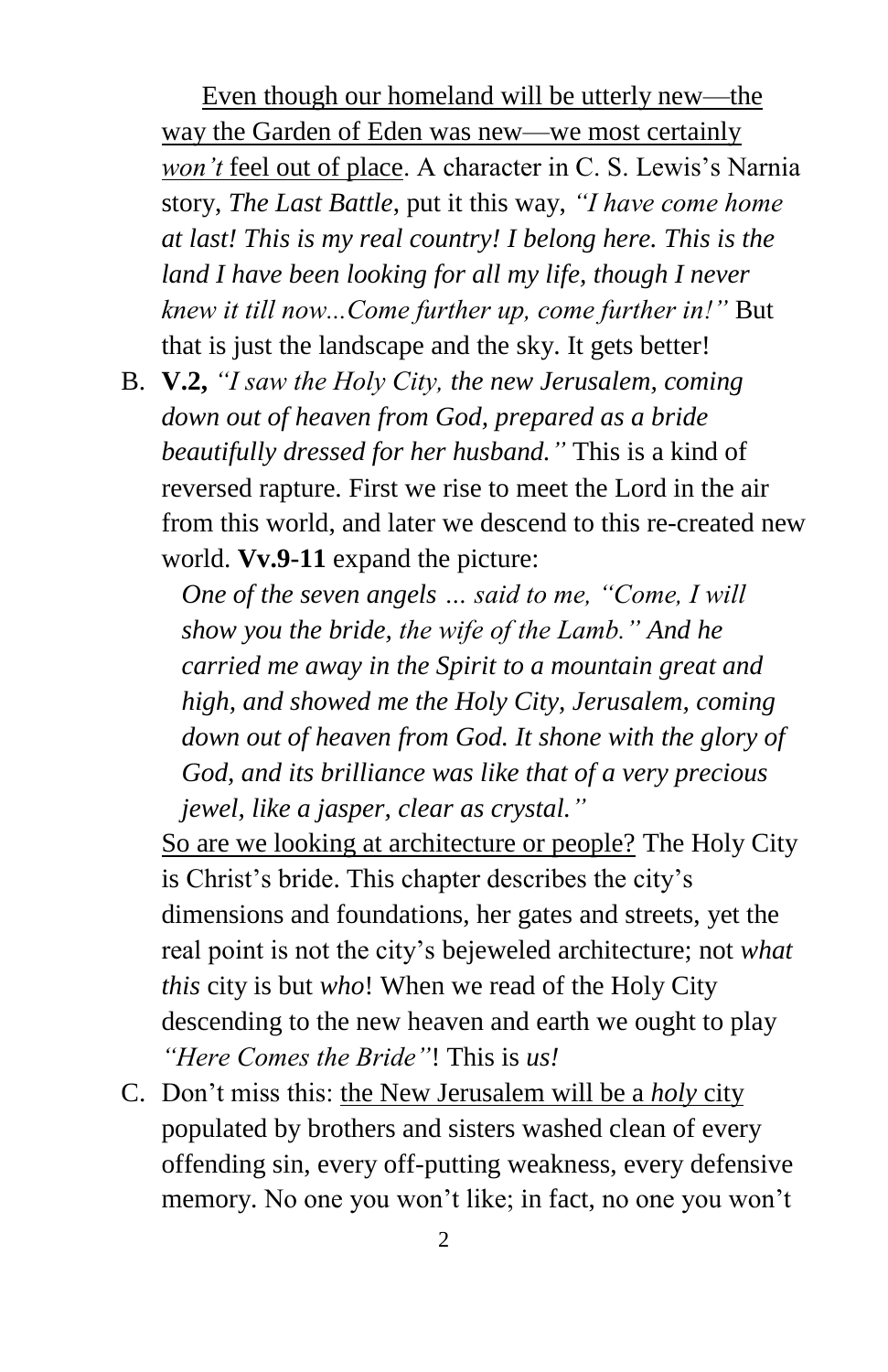absolutely *love*! **Imagine living where every face is the face of a friend, and every friend bears a striking resemblance to Jesus**.

- D. But there is something better than the new creation, better than this beautiful, bright Bride: v**.3**, *"And I heard a loud voice from the throne saying, 'Look! God's dwelling place is now among the people, and he will dwell with them. They will be his people, and God himself will be with them and be their God.'"* That is God's great and ancient covenant promise to his people. I counted at least 17 times in the Bible where that statement is made, beginning with God's covenant with Abraham in Gen. 17. It is a promise held out again and again to God's people when they were wandering far from the Father, when their hearts were breaking, when hope seemed gone. And it is **a promise that very nearly aches with yearning of God himself**. No one has ever looked forward to this day more than God himself, whose love has spared no expense to make it true. Finally, in our forever home, God will be among us. No faith will be required for we shall see him!
- E. Finally, that wonderful assurance: *"He will wipe every tear from their eyes. There will be no more death or mourning or crying or pain, for the old order of things has passed away."* **In heaven, suffering won't have a leg to stand on.** Illus.: An elderly Christian woman lay dying. Her beloved husband sat by her bedside, tenderly holding her hand. They both knew that the end was near and that they soon would be parted. (Some of you have been there. You remember that moment.) As their eyes met, a tear ran down the old woman's wrinkled cheek. Gently her husband wiped it away. Then, with a quiver in his voice, he said, *"Thank God, Mary, that's the last!"* [Illy, "The End of Tears"]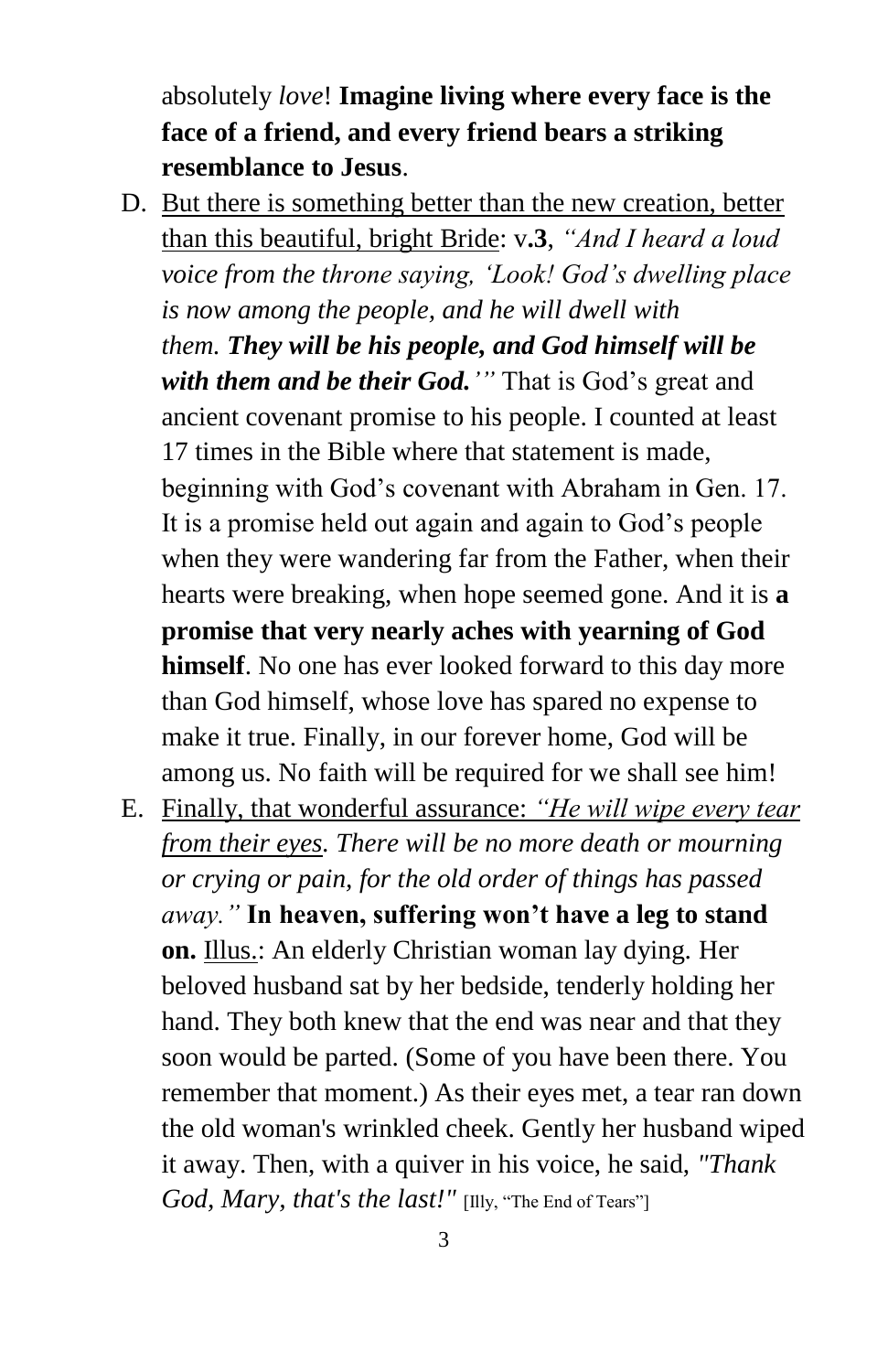Now jump to **vv.22-27…**

- **II. OUR HOME WILL DRAW THE SPLENDOR OF THE NATIONS TO GOD'S LIGHT (21:22-27)**
	- A. The presence of God and the Lamb—the Lord Jesus Christ—means the city doesn't need a place where God's people to go to pray or worship. Once, the temple was the focal point of the old Holy City, but no more. There's no need for a temple when God is right there among us. It will be like the Garden of Eden when Adam and Eve could walk with God himself in the cool of the day.
	- B. What's more, there will be no need of lamps or sunlight because God *is* light. That isn't just a metaphor. He *is* light. Where God is there are never shadows. His light is lifegiving, an everlasting remedy for endless seasonal affective disorder of human hearts—the SAD of this world. This also means that there simply is no darkness in our homeland. Yet God's light won't weary us the way any other light does. We will never yearn for the dark relief of 'lights out.' The Lord's light will always energize and refresh us. His light is lifegiving.
	- C. Then there is the intriguing image of the nations bringing their splendor into the Holy City. This pictures the fulfilment of God's promise to Abraham that all peoples on earth will be blessed through him—through his descendant, Jesus Christ. I usually think of how alike we will be in heaven—all forgiven and wearing white robes, all singing praises to the Lamb—but **heaven won't be homogenous**! Somehow, through the creative genius of God, every nation of the world, and every nation in history, purged of their sin, will be somehow represented in heaven by the redeemed saints from among them, and will bring their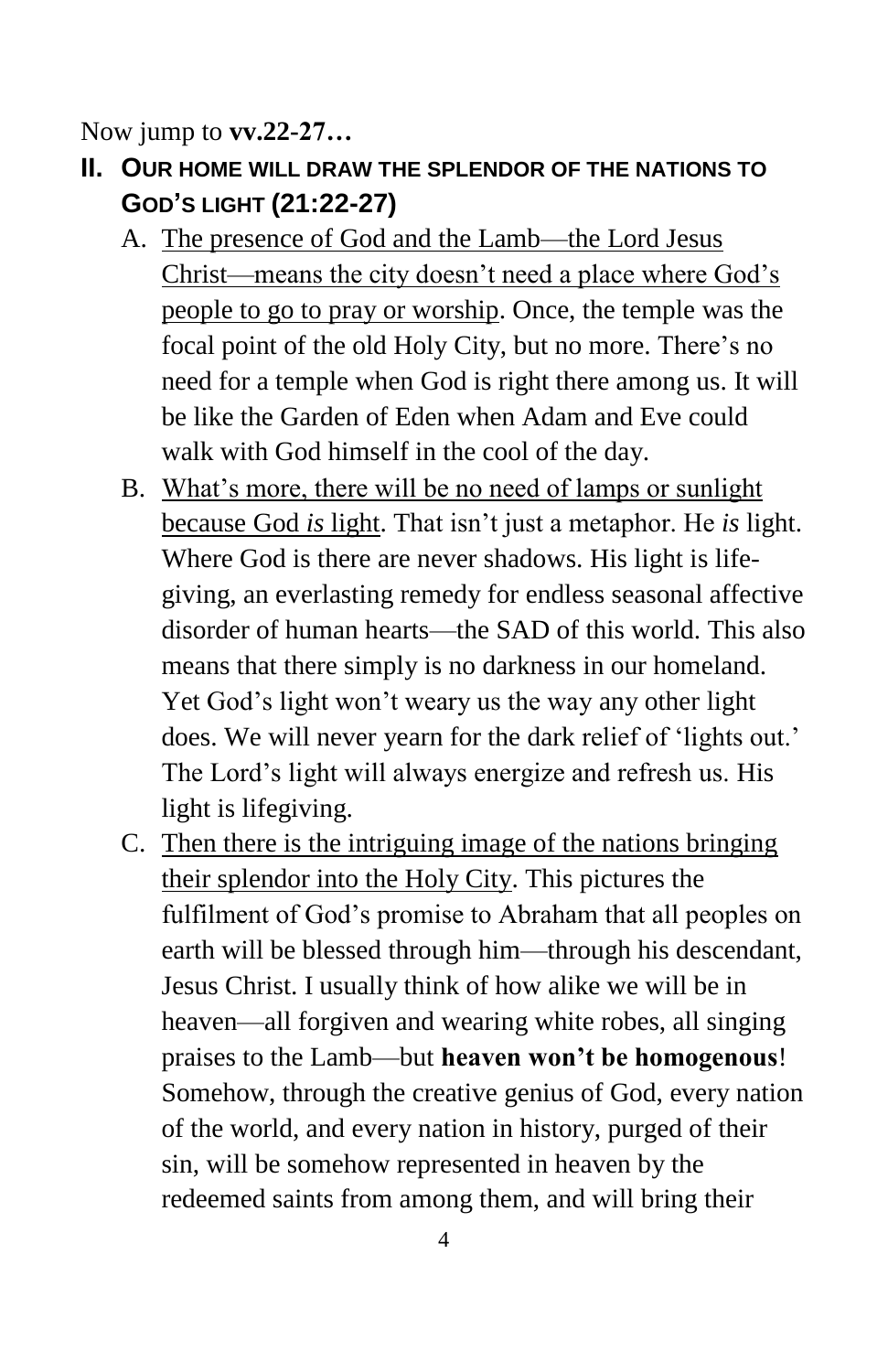God-given cultural treasures and distinctions into the Holy City. **Randy Alcorn** writes, *"Consider what it will be like to see the Masai of Kenya, the Dinka of Sudan, the Hmong, Athabaskans, Tibetans, Aucans, Icelanders, Macedonians, Moldovans, Moroccans, and Peruvians. Hundreds of nations, thousands of people groups will gather to worship Christ. And many national and cultural distinctives, untouched by sin, will continue to the glory of God.*" [p.366] That is our home!

#### Now listen to **22:1-2…**

#### **III. OUR HOME IS A GARDEN OF LIFE (22:1-2)**

A. The older I get the more I enjoy gardens. Now when we begin planning a vacation somewhere the first thing we look for is whether there are gardens rather than amusement parks. So I love this part of our future home.

The Holy *City* has little in common with the cities we know. It is much more of a garden. The new heaven and new earth is a kind of *re-creation* of the first heaven and earth. **Gen. 2:10** says *"A river watering the garden flowed from Eden."* And in that garden God had planted a tree of life, the fruit of which would have enabled Adam and Eve to "live forever," according to **Gen 3:22**. That's why they were banished from the garden. In God's new creation, there will again be a river—*"the river of the water of life,"* but this one flows from God's throne, watering trees of life. Jesus said that he offered *"living water,"* so that those who drink will never thirst again. In fact, **Rev 22:22** offers this invitation: *"Let the one who is thirsty come; and let the one who wishes take the free gift of the water of life."* Somehow in our forever home, the River won't flow with mere  $H^2O$ but with **liquefied Life**, springing from the headwaters of the throne of God.

B. Not only does life run in the river, life also grows on trees. **V.2,** *"On each side of the river stood the tree of life,*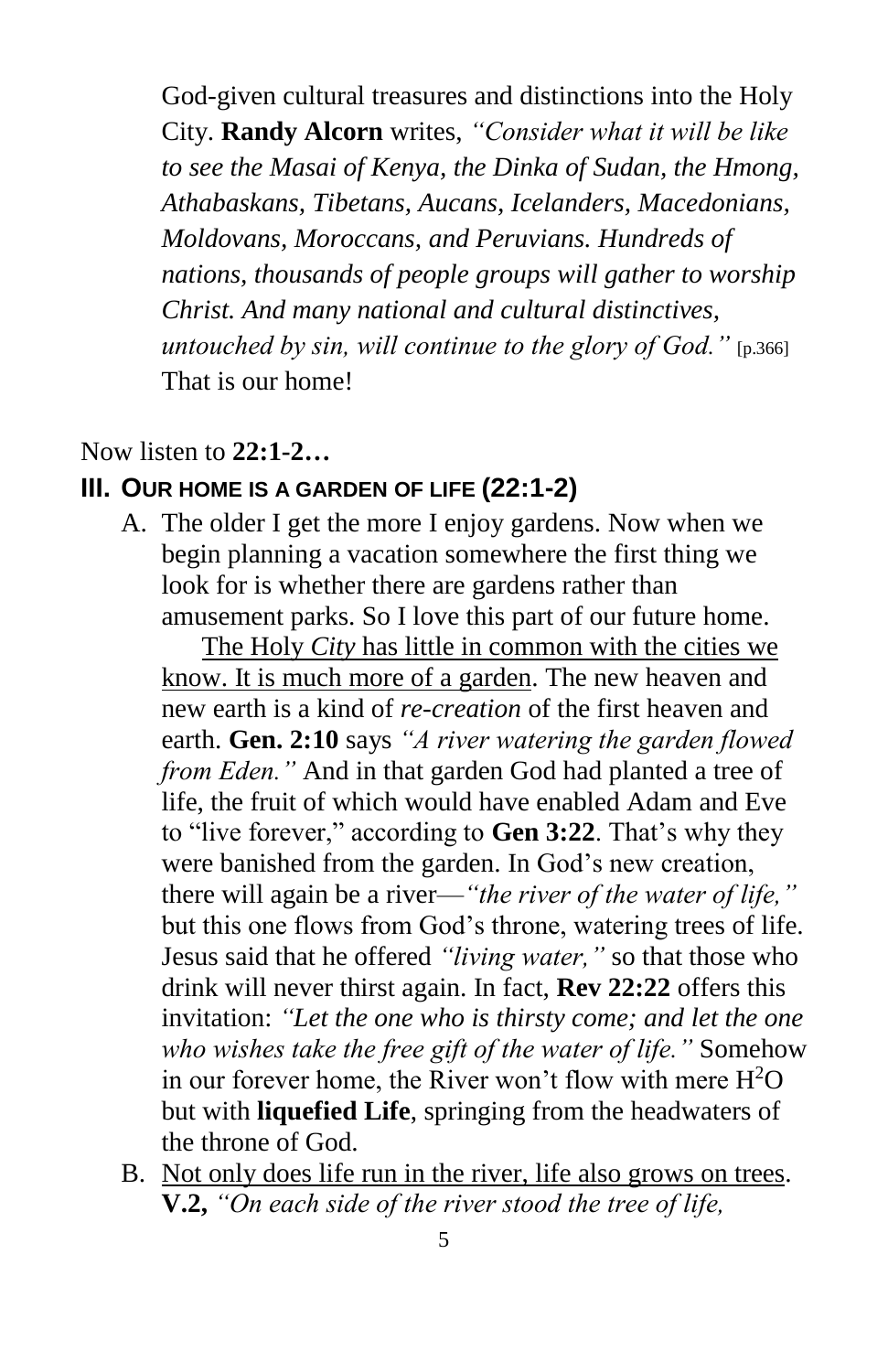*bearing twelve crops of fruit, yielding its fruit every month. And the leaves of the tree are for the healing of the nations."* **Ezek 47:12** paints a similar picture: *"Fruit trees of all kinds will grow on both banks of the river. Their leaves will not wither, nor will their fruit fail. Every month they will bear fruit, because the water from the sanctuary flows to them. Their fruit will serve for food and their leaves for healing."* Honestly, I can't quite wrap my head around this! Fruit suggests sweet, fresh taste and nourishment. Imagine strolling along the River of Life, plucking this celestial fruit: *"Hmmm! Tastes like peace! Why, it's brimming with freshness and flavor!"*

C. The trees not only bear fruit, but their leaves are medicinal, *"for the healing of the nations."* It's as if these leaves, pulled from the trees of life, ooze a kind of **holy aloe**, healing the deep wounds of this world for all who make their home in that garden. Trees that endlessly delight, satisfy, and heal all who live there.

## Let me show you one more thing: **22:3-5…**

# **IV. OUR HOME IS THE PERFECT PLACE TO WORK (22:3-5)**

A. Think about that statement, *"No longer will there be any curse."* After Adam and Eve sinned, God told Adam, *"Cursed is the ground because of you; through painful toil you will eat food from it all the days of your life. It will produce thorns and thistles for you, and you will eat the plants of the field. By the sweat of your brow you will eat your food until you return to the ground, since from it you were taken; for dust you are and to dust you will return."*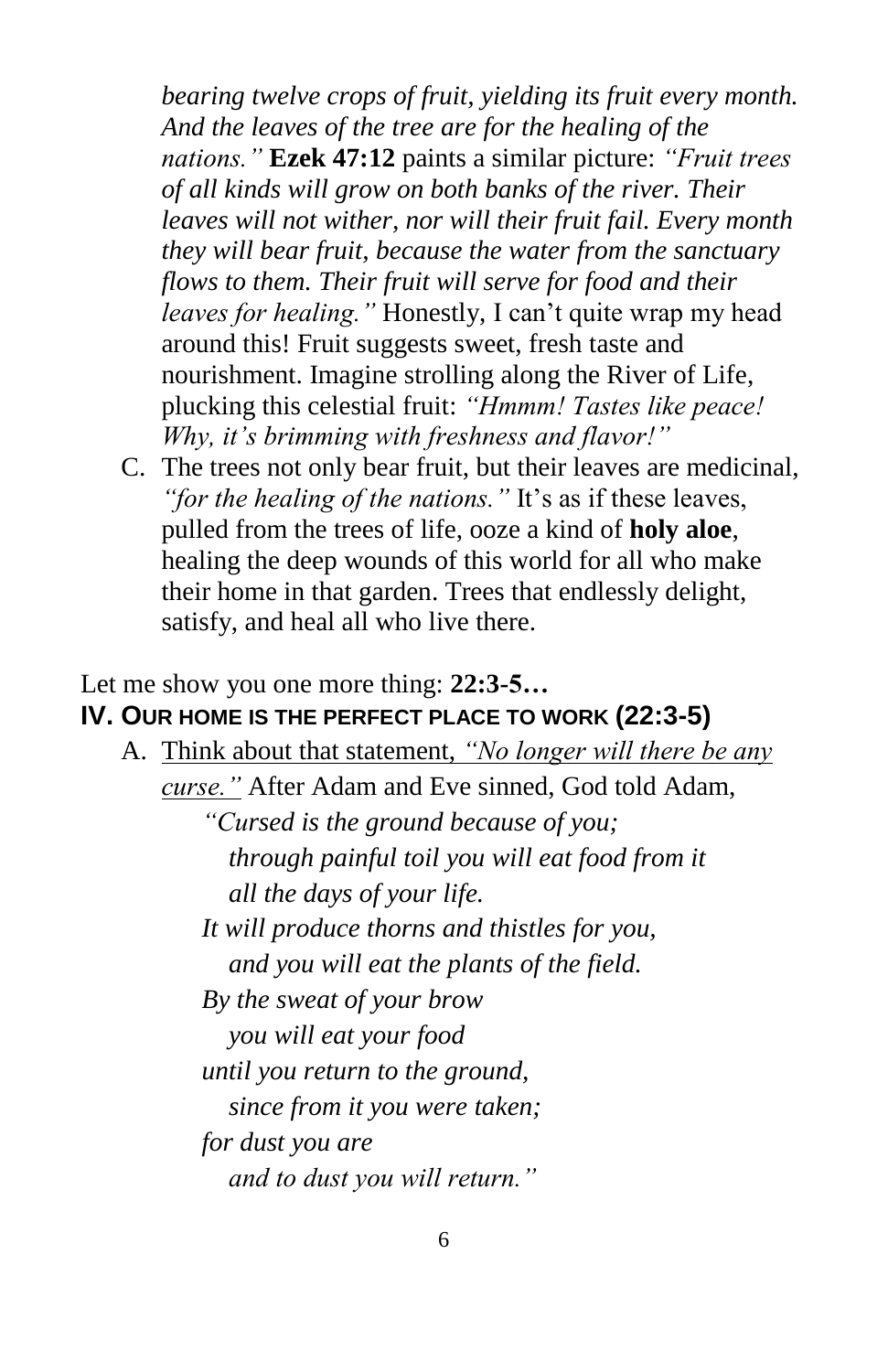Contrast that with the trees along the river of life, with their endless fruit and healing leaves. But not only was he ground cursed, so was work itself. In our new home, the curse on work—the thorns and sweat that make all our work here so hard—will be gone. Work will be restored. *"The throne of God and of the Lamb will be in the city, and his servants will serve him."*

B. We've overdone the idea of heaven as a place of rest because that tends to conjure a *really* long, and frankly, boring retirement. While awaiting surgery years ago, the Christian writer **Joe Bayly** imagined arriving in heaven.

*I'll say, 'Hello, Lord. I'm tired.'* 

*And he'll say, 'Rest, because I have work for you to do.' 'Rest?'* 

*'Yes, remember that I myself rested on the seventh day of creation.'* 

*'And work?'* 

*'Of course. Did you think heaven would be an eternal Sunday afternoon nap? My people serve me in heaven. I have work for you to do.'* 

*'Keeping all the gold polished?'* 

*'Ruling angels. Managing the universe for me. Someday, being responsible for whole cities.'"*

Bayly got that from our text: *"…his servants will serve him."* The Greek word John chose here for 'serve' is a word used only for the *service of God*, like what a priest does. In heaven, all our work will be holy service, but the range of that work is beyond our imagination. Imagine doing science in the new heaven and earth! Imagine creating music or other art! Imagine making things when there are no thorns to make your work a pain. Imagine exploring, developing, inventing; imagine serving when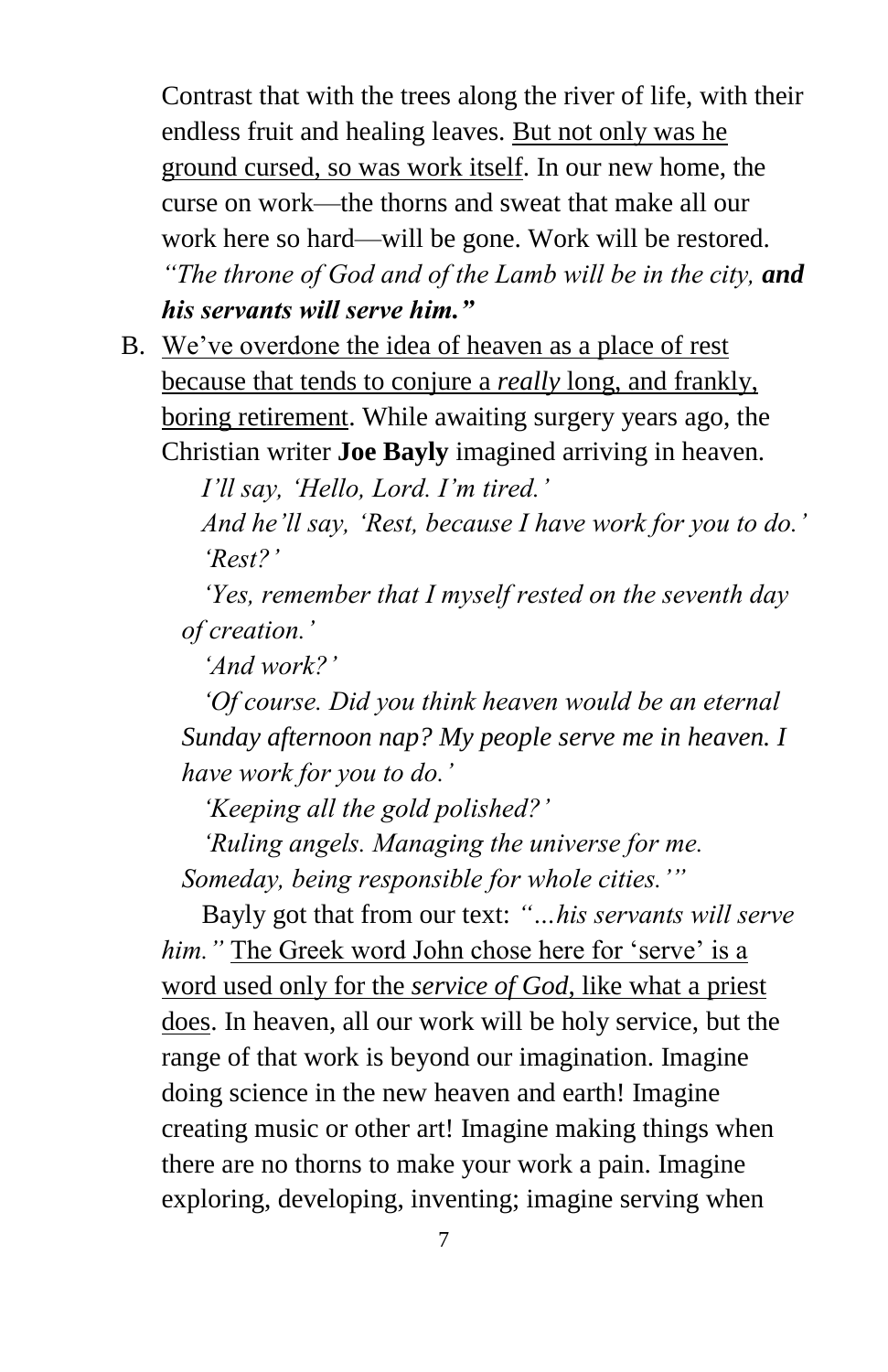being a servant is your nature. Imagine how wonderful it will be to work together when everyone is like Jesus! All the infinitely varied ways "his servants will serve him" will be like a layered worship anthem in many parts, a Hallelujah Chorus of activity. Imagine a vast yet intimate fellowship, never in shadows, in which God himself illumines all we do, where all the variety and glories of every culture is brought into our life with Him and where the likes us do not only *live* forever but reign—*reign* forever and ever. [from P.G., p.153]

Illus.: The evangelist **Leighton Ford** wrote, "When our son Sandy died at the age of 21, a missionary who had overseen his work as a summer missionary in France wrote us a letter, and he said, 'I was stunned--21. So many gifts to use. I thought, What a waste.' Then he said, 'Leighton, I realize we are so earthbound. Sandy's highest service has only begun."

Illus.: **Jack Hayford**, a beloved pastor from Los Angeles, told this story: *"It was a deeply sobering day when I came to Carl's room in the hospital knowing there were only a matter of hours to live. And as we sat beside the bedside, I said, "Carl, how are you feeling?" A man of deep faith and commitment to Jesus Christ and a very experienced and highly respected lighting director at CBS, he looked at me, his eyes misted slightly, he said, "Pastor Jack, you know when you're in my business, it's the combination of lights, the skill at blending things together in order to create special effects, that's what this job is about." He said, "This morning I woke up and in the quiet of my heart, Jesus spoke to me and he said, 'Carl, how would you like to direct a sunset?*'" [CD, Heaven,]

**Heaven—what a perfect place to work!**